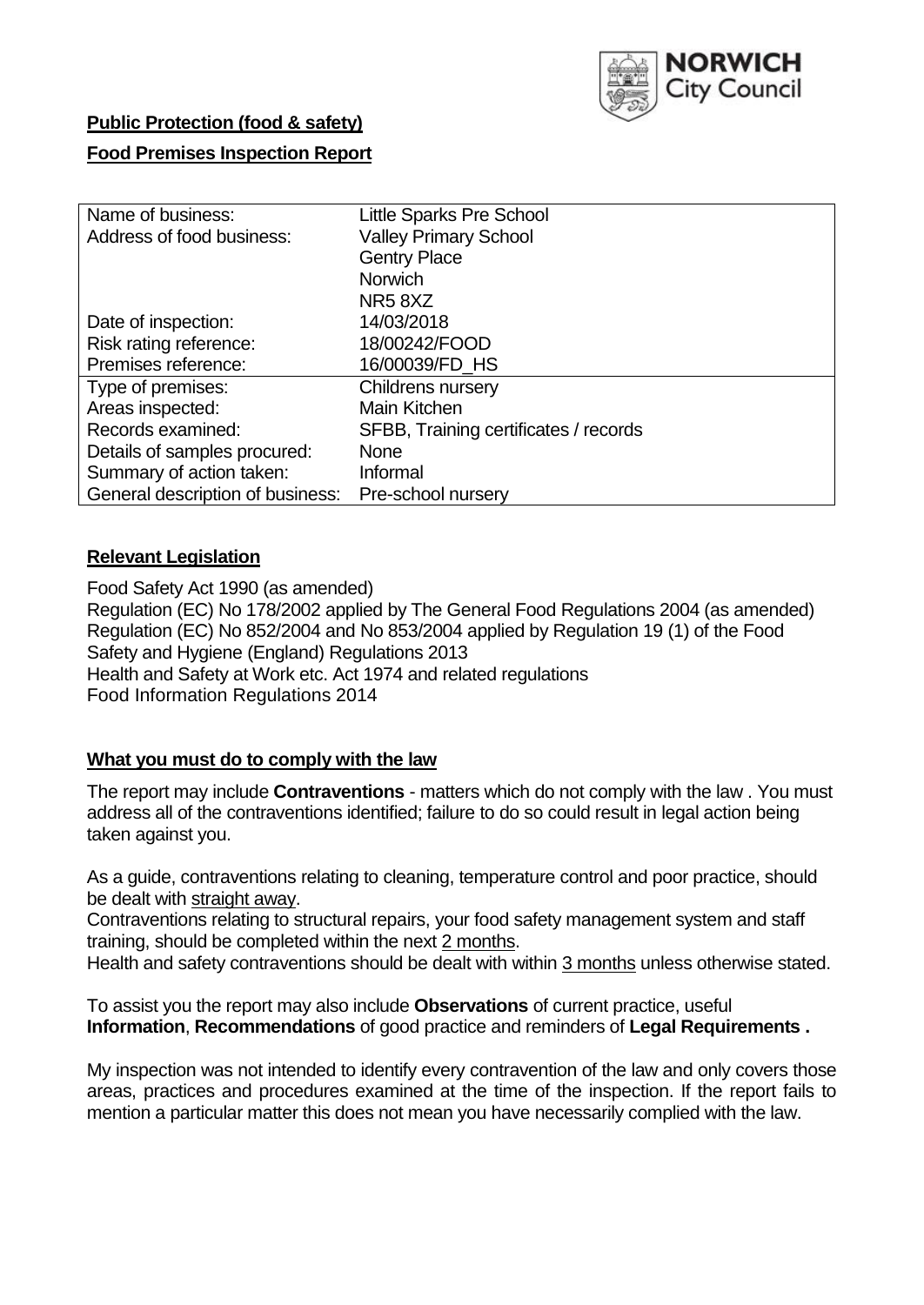# **FOOD SAFETY**

#### **How we calculate your Food Hygiene Rating:**

The food safety section has been divided into the three areas which you are scored against for the hygiene rating: 1. food hygiene and safety procedures, 2. structural requirements and 3. confidence in management/control procedures. Each section begins with a summary of what was observed and the score you have been given. Details of how these scores combine to produce your overall food hygiene rating are shown in the table.

| <b>Compliance Area</b>                     |          |    |                | <b>You Score</b> |                |           |    |           |          |  |  |
|--------------------------------------------|----------|----|----------------|------------------|----------------|-----------|----|-----------|----------|--|--|
| Food Hygiene and Safety                    |          |    |                | $\Omega$         | 5              | 10        | 15 | 20        | 25       |  |  |
| <b>Structure and Cleaning</b>              |          |    | $\Omega$       | 5                | 10             | 15        | 20 | 25        |          |  |  |
| Confidence in management & control systems |          |    | $\overline{0}$ | 5                | 10             | 15        | 20 | 30        |          |  |  |
|                                            |          |    |                |                  |                |           |    |           |          |  |  |
| <b>Your Total score</b>                    | $0 - 15$ | 20 |                | $25 - 30$        |                | $35 - 40$ |    | $45 - 50$ | > 50     |  |  |
| <b>Your Worst score</b>                    | 5        | 10 |                | 10               |                | 15        | 20 |           |          |  |  |
|                                            |          |    |                |                  |                |           |    |           |          |  |  |
| <b>Your Rating is</b>                      | 5        | 4  | 3              |                  | $\overline{2}$ |           |    |           | $\Omega$ |  |  |

Your Food Hygiene Rating is 5 - a very good standard

# **1. Food Hygiene and Safety**

Food hygiene standards are high. You demonstrated a very good standard of compliance with legal requirements. You have safe food handling practices and procedures and all the necessary control measures to prevent cross-contamination are in place. Some minor contraventions require your attention. **(Score 5)**

000005

# Contamination risks

**Observation** I was pleased to see that contamination risks were controlled

# Hand-washing

**Contravention** The following evidence indicated hand-washing was not suitably managed:

• there was no soap to the wash hand basin in the WC

**Recommendation** I recommend that you put a towel dispenser near the wash hand basin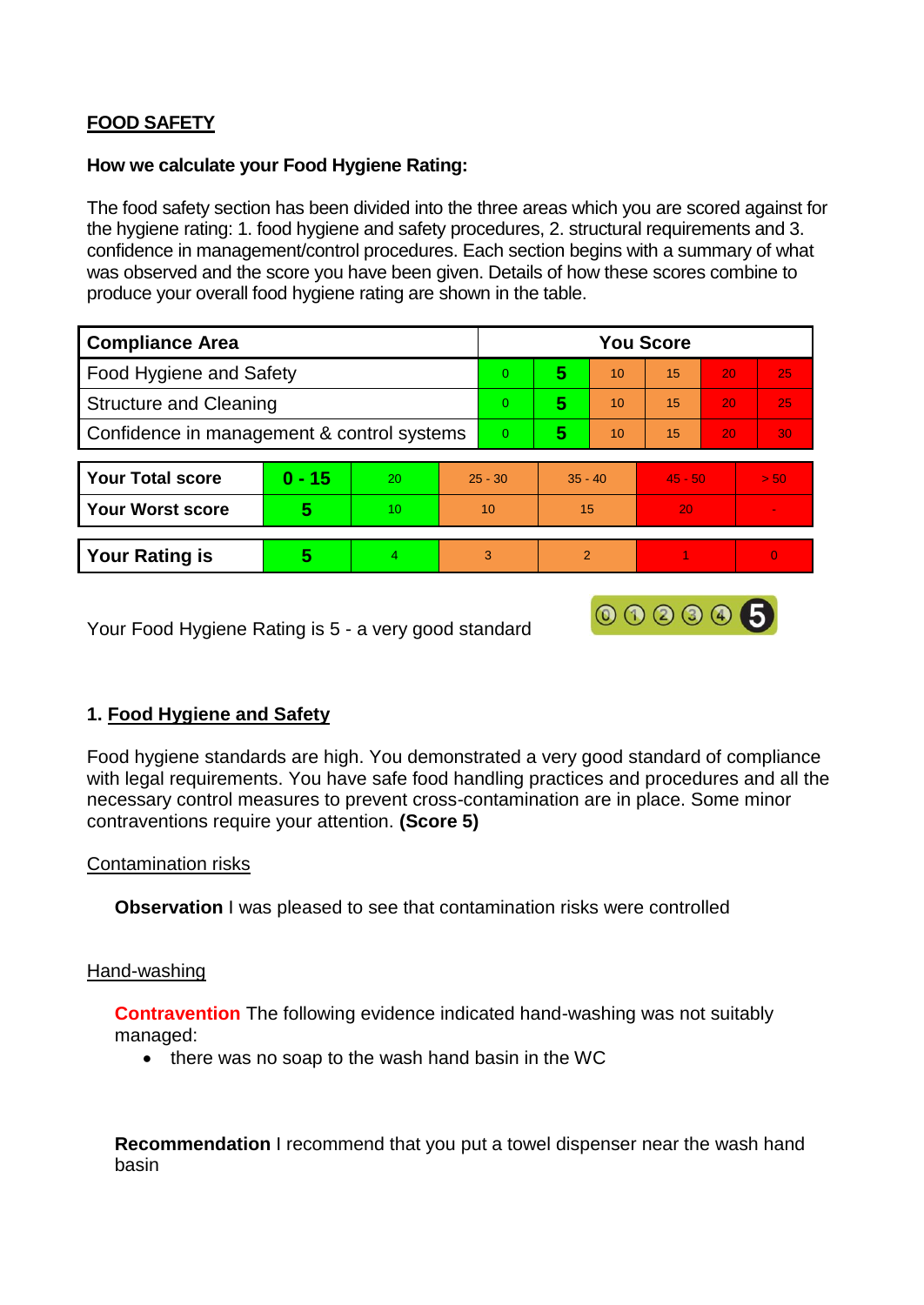#### Personal Hygiene

**Observation** I was pleased to see that standards of personal hygiene were high.

# Temperature Control

**Observation** I was pleased to see you were able to limit bacterial growth and/or survival by applying appropriate temperature controls at points critical to food safety and that you were diligently monitoring temperatures.

#### Poor Practices

**Recommendation** I recommend that you label your own staff lunches in the fridge, as there is a presumption in food law that all foods stored on a food business are part of that business and needs to be stored and labelled accordingly to satisfy the inspecting officer it complies with legal requirements

# **2. Structure and Cleaning**

The structure facilities and standard of cleaning and maintenance are all of a good standard and only minor repairs and/or improvements are required. Pest control and waste disposal provisions are adequate. The minor contraventions require your attention. **(Score 5)**

# Cleaning of Structure

**Observation** The kitchen had been well maintained and the standard of cleaning was exceptionally high.

# Cleaning of Equipment and Food Contact Surfaces

**Contravention** The following surfaces and equipment in contact with food were dirty and/or could not be cleaned and require cleaning or discarding:

• there was food debris to the drawer in the fridge

# Cleaning Chemicals / Materials / Equipment and Methods

**Observation** I was pleased to see that the premises was kept clean and that your cleaning materials, methods and equipment were able to minimise the spread of harmful bacteria between surfaces.

**Observation** I was pleased to see that you were using disposable cloths